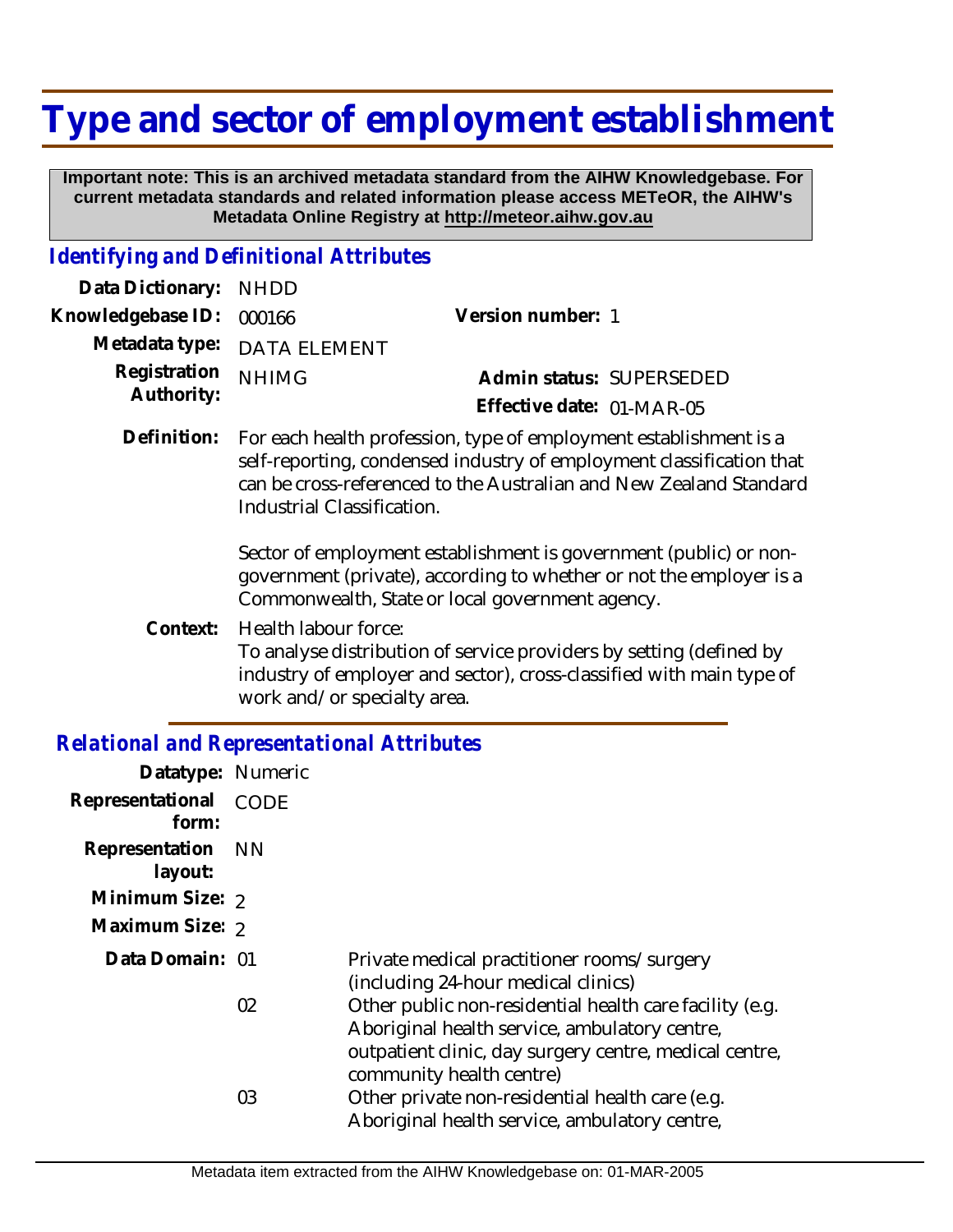| outpatient clinic, day surgery centre, medical centre, |
|--------------------------------------------------------|
| community health centre)                               |

- 04 Hospital - acute care\* (including psychiatric or specialist hospital) hospital (public)
- 05 Hospital - acute care (including psychiatric or specialist hospital) hospital (private)
- 06 Residential health care (e.g. nursing home, hospice, physical disabilities residential centre) facility (public)
- 07 Residential health care (e.g. nursing home, hospice, physical disabilities residential centre) facility (private)
- 08 Tertiary education institution (public)
- 09 Tertiary education institution (private)
- 10 Defence forces
- 11 Government department or agency (e.g. laboratory, research organisation etc.)
- 12 Private industry/private enterprise (e.g. insurance, pathology, bank)
- 13 Other (specified) public
- 14 Other (specified) private
- 99 Unknown/ inadequately described/not stated

Guide For Use: Establishments are coded into self reporting groupings in the public and private sectors. This can be seen in the code list for medical practitioners.

> Minor variations in ordering of sequence and disaggregation of the principal categories will be profession-specific as appropriate; where a more detailed set of codes is used, the essential criterion is that there should not be an overlap of the detailed codes across the Australian and New Zealand Standard Industrial Classification category definitions.

### Note:

Public psychiatric hospitals are non-acute care facilities, whereas private psychiatric hospitals are acute care facilities. To minimise the possibility of respondent confusion and mis-reporting, public psychiatric hospitals are included in the grouping for acute care public hospitals.

Day surgery centres, outpatient clinics and medical centres approved as hospitals under the Health Insurance Act 1973 (Commonwealth) have emerged as a new category for investigation. These will be included in a review of the National Health Labour Force Collection questions and coding frames.